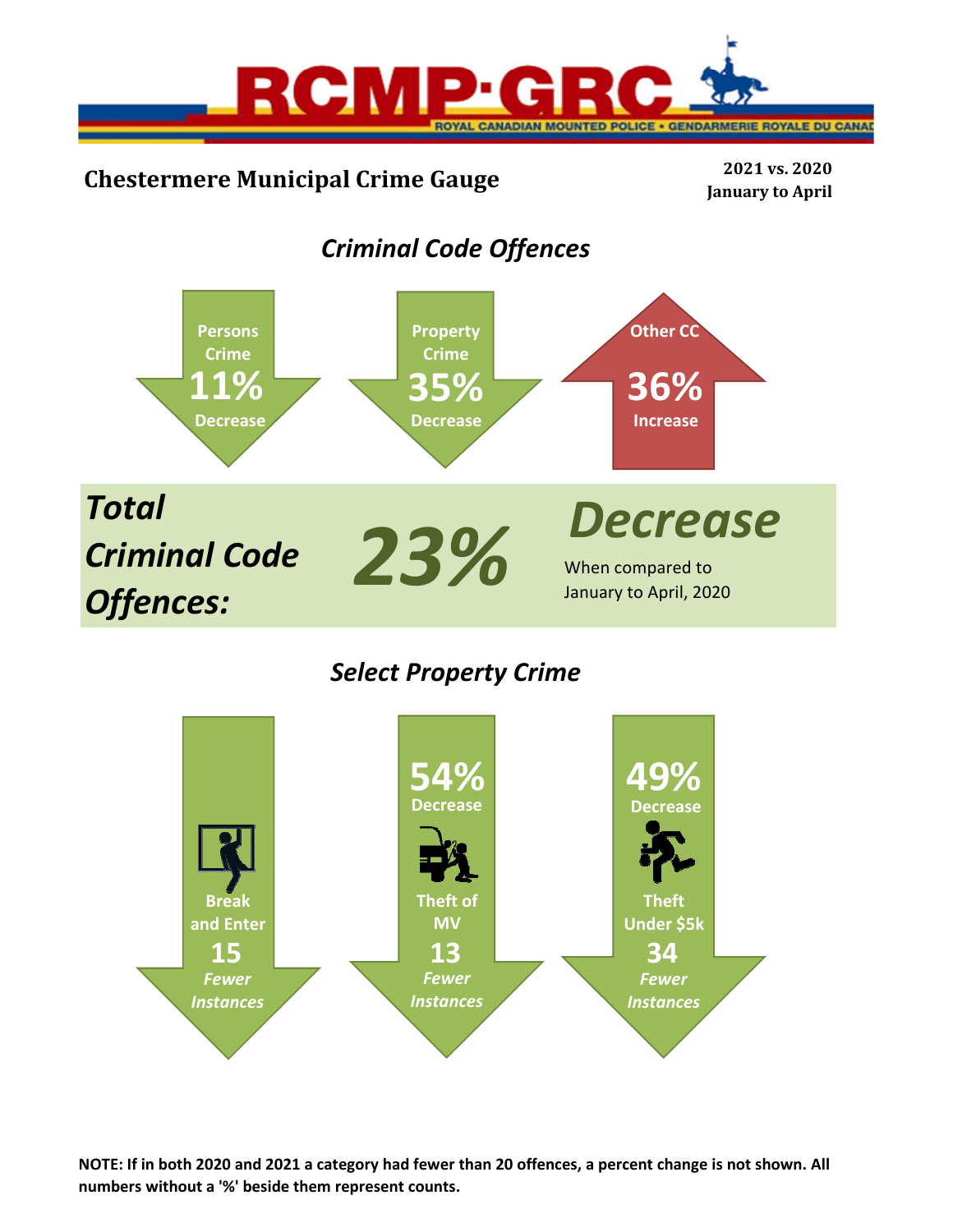## **January to April: 2017 ‐ 2021 Chestermere Municipal Detachment Crime Statistics (Actual)**

All categories contain "Attempted" and/or "Completed" May 11, 2021

| <b>CATEGORY</b>                       | <b>Trend</b> | 2017           | 2018           | 2019           | 2020           | 2021           | % Change<br>2017 - 2021 | % Change<br>2020 - 2021 | Avg File +/-<br>per Year |
|---------------------------------------|--------------|----------------|----------------|----------------|----------------|----------------|-------------------------|-------------------------|--------------------------|
| Homicides & Offences Related to Death |              | $\mathsf 0$    | 0              | $\mathbf 0$    | 0              | $\mathbf{1}$   | N/A                     | N/A                     | 0.2                      |
| Robbery                               |              | $\pmb{0}$      | 0              | $\mathbf 0$    | $\mathbf 0$    | $\overline{2}$ | N/A                     | N/A                     | 0.4                      |
| Sexual Assaults                       |              | 3              | 8              | 3              | $\mathbf{1}$   | 4              | 33%                     | 300%                    | $-0.5$                   |
| <b>Other Sexual Offences</b>          |              | 3              | 8              | $\mathbf{1}$   | $\overline{2}$ | $\overline{2}$ | $-33%$                  | 0%                      | $-0.8$                   |
| Assault                               |              | 32             | 25             | 27             | 26             | 15             | $-53%$                  | $-42%$                  | $-3.3$                   |
| Kidnapping/Hostage/Abduction          |              | 0              | 0              | 0              | $\overline{2}$ | 0              | N/A                     | $-100%$                 | 0.2                      |
| Extortion                             |              | 0              | 0              | $\overline{2}$ | 0              | 0              | N/A                     | N/A                     | 0.0                      |
| <b>Criminal Harassment</b>            |              | 5              | $\overline{7}$ | 14             | 9              | 14             | 180%                    | 56%                     | 2.0                      |
| <b>Uttering Threats</b>               |              | $\overline{7}$ | 18             | 14             | 17             | 13             | 86%                     | $-24%$                  | 1.1                      |
| <b>TOTAL PERSONS</b>                  |              | 50             | 66             | 61             | 57             | 51             | 2%                      | $-11%$                  | $-0.7$                   |
| Break & Enter                         |              | 15             | 14             | 19             | 19             | 4              | $-73%$                  | $-79%$                  | $-1.7$                   |
| Theft of Motor Vehicle                |              | 20             | 37             | 16             | 24             | 11             | $-45%$                  | $-54%$                  | $-3.1$                   |
| Theft Over \$5,000                    |              | $\overline{7}$ | 4              | $\overline{4}$ | 5              | 3              | $-57%$                  | $-40%$                  | $-0.7$                   |
| Theft Under \$5,000                   |              | 66             | 77             | 66             | 69             | 35             | $-47%$                  | $-49%$                  | $-7.0$                   |
| Possn Stn Goods                       |              | 22             | 43             | 25             | 14             | 8              | $-64%$                  | $-43%$                  | $-5.7$                   |
| Fraud                                 |              | 29             | 29             | 30             | 22             | 22             | $-24%$                  | 0%                      | $-2.1$                   |
| Arson                                 |              | 0              | $\mathbf{1}$   | 0              | 0              | 1              | N/A                     | N/A                     | 0.1                      |
| Mischief - Damage To Property         |              | $\mathbf 0$    | 0              | $\mathbf{1}$   | 32             | 30             | N/A                     | $-6%$                   | 9.2                      |
| Mischief - Other                      |              | 42             | 57             | 40             | 15             | 17             | $-60%$                  | 13%                     | $-9.2$                   |
| <b>TOTAL PROPERTY</b>                 |              | 201            | 262            | 201            | 200            | 131            | $-35%$                  | $-35%$                  | $-20.2$                  |
| <b>Offensive Weapons</b>              |              | 8              | 5              | $\overline{7}$ | $\mathbf{1}$   | 0              | $-100%$                 | $-100%$                 | $-2.0$                   |
| Disturbing the peace                  |              | 14             | 8              | 14             | 11             | 8              | $-43%$                  | $-27%$                  | $-0.9$                   |
| Fail to Comply & Breaches             |              | 16             | 19             | 38             | 5              | 17             | 6%                      | 240%                    | $-1.2$                   |
| OTHER CRIMINAL CODE                   |              | 11             | 10             | 19             | 8              | 9              | $-18%$                  | 13%                     | $-0.6$                   |
| TOTAL OTHER CRIMINAL CODE             |              | 49             | 42             | 78             | 25             | 34             | $-31%$                  | 36%                     | $-4.7$                   |
| TOTAL CRIMINAL CODE                   |              | 300            | 370            | 340            | 282            | 216            | $-28%$                  | $-23%$                  | $-25.6$                  |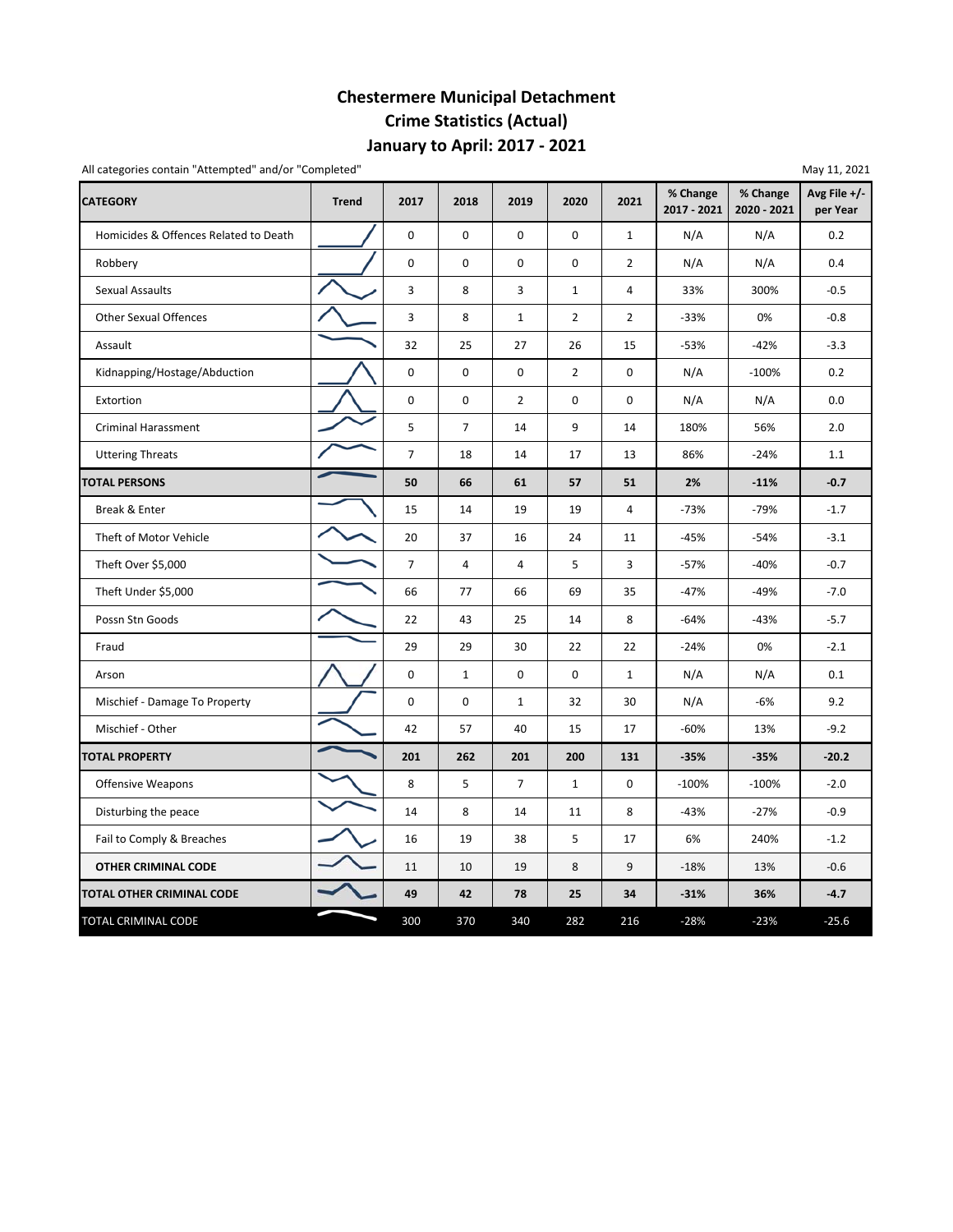## **January to April: 2017 ‐ 2021 Chestermere Municipal Detachment Crime Statistics (Actual)**

All categories contain "Attempted" and/or "Completed" and  $\sqrt{2}$  may 11, 2021

| <b>CATEGORY</b>                        | <b>Trend</b> | 2017           | 2018                     | 2019           | 2020               | 2021                    | % Change<br>2017 - 2021 | % Change<br>2020 - 2021 | Avg File $+/-$<br>per Year |
|----------------------------------------|--------------|----------------|--------------------------|----------------|--------------------|-------------------------|-------------------------|-------------------------|----------------------------|
| Drug Enforcement - Production          |              | $\mathbf 0$    | $\mathbf 0$              | $\mathbf 0$    | $\mathbf 0$        | 0                       | N/A                     | N/A                     | 0.0                        |
| Drug Enforcement - Possession          |              | 15             | 11                       | 3              | $\mathbf{1}$       | 1                       | -93%                    | 0%                      | $-3.8$                     |
| Drug Enforcement - Trafficking         |              | $\overline{2}$ | 1                        | $\mathbf{1}$   | $\overline{7}$     | 3                       | 50%                     | $-57%$                  | 0.8                        |
| Drug Enforcement - Other               |              | 0              | 0                        | 0              | $\mathbf 0$        | 0                       | N/A                     | N/A                     | 0.0                        |
| <b>Total Drugs</b>                     |              | 17             | 12                       | $\overline{4}$ | 8                  | 4                       | -76%                    | $-50%$                  | $-3.0$                     |
| Cannabis Enforcement                   |              | 0              | 0                        | $\mathbf{1}$   | $\mathbf{1}$       | 0                       | N/A                     | $-100%$                 | 0.1                        |
| Federal - General                      |              | 3              | $\overline{2}$           | 3              | $\overline{2}$     | 4                       | 33%                     | 100%                    | 0.2                        |
| <b>TOTAL FEDERAL</b>                   |              | 20             | 14                       | 8              | 11                 | 8                       | -60%                    | $-27%$                  | $-2.7$                     |
| Liquor Act                             |              | $\overline{7}$ | 13                       | 13             | 16                 | 10                      | 43%                     | $-38%$                  | 0.9                        |
| Cannabis Act                           |              | 0              | 0                        | 5              | 11                 | $\overline{7}$          | N/A                     | $-36%$                  | 2.5                        |
| Mental Health Act                      |              | 40             | 26                       | 43             | 39                 | 30                      | $-25%$                  | $-23%$                  | $-0.7$                     |
| <b>Other Provincial Stats</b>          |              | 41             | 46                       | 53             | 49                 | 62                      | 51%                     | 27%                     | 4.5                        |
| <b>Total Provincial Stats</b>          |              | 88             | 85                       | 114            | 115                | 109                     | 24%                     | -5%                     | 7.2                        |
| Municipal By-laws Traffic              |              | $\overline{4}$ | 6                        | 32             | 16                 | 9                       | 125%                    | -44%                    | 2.0                        |
| <b>Municipal By-laws</b>               |              | 97             | 102                      | 71             | 92                 | 60                      | $-38%$                  | $-35%$                  | $-8.4$                     |
| <b>Total Municipal</b>                 |              | 101            | 108                      | 103            | 108                | 69                      | $-32%$                  | $-36%$                  | $-6.4$                     |
| Fatals                                 |              | 0              | 0                        | $\mathbf 0$    | 0                  | 1                       | N/A                     | N/A                     | 0.2                        |
| <b>Injury MVC</b>                      |              | 9              | 11                       | 12             | $\overline{7}$     | 5                       | $-44%$                  | $-29%$                  | $-1.2$                     |
| Property Damage MVC (Reportable)       |              | 91             | 86                       | 88             | 56                 | 56                      | -38%                    | 0%                      | $-10.0$                    |
| Property Damage MVC (Non Reportable)   |              | 8              | 21                       | 11             | 8                  | 12                      | 50%                     | 50%                     | $-0.5$                     |
| <b>TOTAL MVC</b>                       |              | 108            | 118                      | 111            | 71                 | 74                      | $-31%$                  | 4%                      | $-11.5$                    |
| Roadside Suspension - Alcohol (Prov)   |              | 0              | 0                        | $\mathbf 0$    | $\mathbf 0$        | 11                      | N/A                     | N/A                     | 2.2                        |
| Roadside Suspension - Drugs (Prov)     |              | 0              | 0                        | 0              | 0                  | $\overline{2}$          | N/A                     | N/A                     | 0.4                        |
| <b>Total Provincial Traffic</b>        |              | 286            | 1,429                    | 2,261          | 1,556              | 1,935                   | 577%                    | 24%                     | 342.5                      |
| <b>Other Traffic</b>                   |              | 4              | 9                        | 4              | 11                 | 3                       | $-25%$                  | $-73%$                  | 0.0                        |
| <b>Criminal Code Traffic</b>           |              | 35             | 38                       | 27             | 25                 | 20                      | -43%                    | $-20%$                  | $-4.3$                     |
| <b>Common Police Activities</b>        |              |                |                          |                |                    |                         |                         |                         |                            |
| <b>False Alarms</b>                    |              | 93             | 106                      | 36             | 24                 | 19                      | $-80%$                  | $-21%$                  | $-23.0$                    |
| False/Abandoned 911 Call and 911 Act   |              | 4              | $\overline{\phantom{a}}$ | $\mathbf{1}$   | 10                 | 8                       | 100%                    | $-20%$                  | 1.1                        |
| Suspicious Person/Vehicle/Property     |              | 56             | 53                       | 85             | 78                 | 61                      | 9%                      | $-22%$                  | 3.5                        |
| Persons Reported Missing               |              | 9              | 14                       | 12             | 10                 | $\overline{\mathbf{z}}$ | -22%                    | -30%                    | $-0.8$                     |
| Search Warrants                        |              | $\mathbf 0$    | $\mathbf 0$              | $\mathbf{1}$   | $\pmb{\mathsf{0}}$ | $\mathbf{1}$            | N/A                     | N/A                     | 0.2                        |
| Spousal Abuse - Survey Code (Reported) |              | 63             | 50                       | 76             | 56                 | 55                      | -13%                    | -2%                     | $-1.0$                     |
| Form 10 (MHA) (Reported)               |              | $\mathbf 0$    | $\mathbf 0$              | 0              | 14                 | $\overline{\mathbf{z}}$ | N/A                     | $-50%$                  | 2.8                        |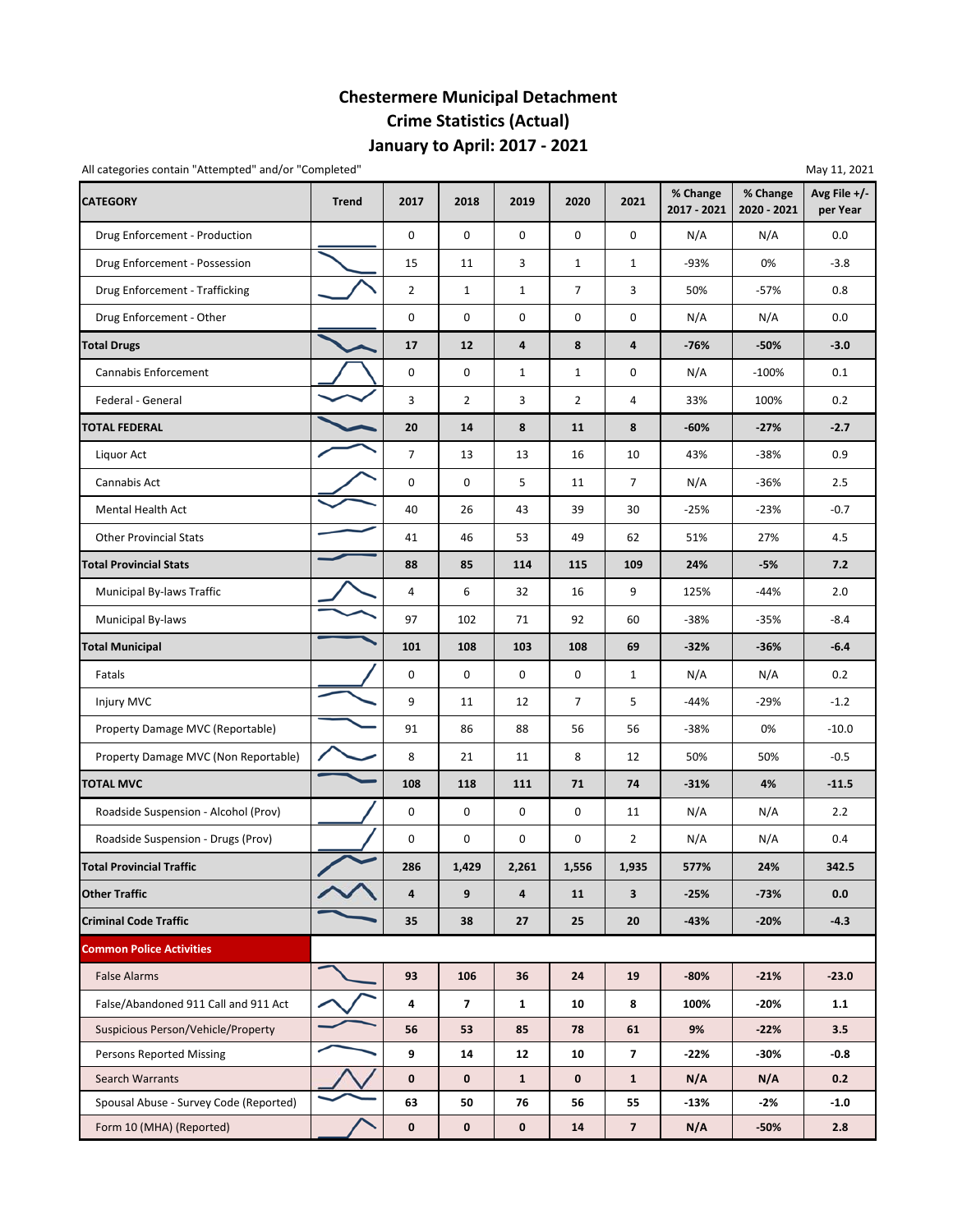### **April: 2017 ‐ 2021 Chestermere Municipal Detachment Crime Statistics (Actual)**

All categories contain "Attempted" and/or "Completed"

| <b>CATEGORY</b>                       | <b>Trend</b> | 2017           | 2018           | 2019           | 2020                    | 2021                | % Change<br>2017 - 2021 | % Change<br>2020 - 2021 | Avg File $+/-$<br>per Year |
|---------------------------------------|--------------|----------------|----------------|----------------|-------------------------|---------------------|-------------------------|-------------------------|----------------------------|
| Homicides & Offences Related to Death |              | $\mathbf 0$    | $\mathbf 0$    | $\mathbf 0$    | $\mathbf 0$             | $\mathbf 0$         | N/A                     | N/A                     | 0.0                        |
| Robbery                               |              | 0              | 0              | $\mathbf 0$    | 0                       | $\mathbf{1}$        | N/A                     | N/A                     | 0.2                        |
| Sexual Assaults                       |              | $\mathbf{1}$   | $\overline{2}$ | $\mathbf{1}$   | 0                       | $\mathbf{1}$        | 0%                      | N/A                     | $-0.2$                     |
| <b>Other Sexual Offences</b>          |              | $\mathsf 0$    | 3              | $\mathsf 0$    | $\mathbf 1$             | $\mathbf 0$         | N/A                     | $-100%$                 | $-0.2$                     |
| Assault                               |              | 3              | $\overline{7}$ | 11             | 6                       | $\overline{4}$      | 33%                     | $-33%$                  | 0.1                        |
| Kidnapping/Hostage/Abduction          |              | $\mathbf 0$    | $\mathsf 0$    | $\mathsf 0$    | $\mathsf 0$             | $\mathsf{O}\xspace$ | N/A                     | N/A                     | 0.0                        |
| Extortion                             |              | $\mathsf 0$    | 0              | $\mathbf{1}$   | 0                       | 0                   | N/A                     | N/A                     | 0.0                        |
| <b>Criminal Harassment</b>            |              | 3              | 3              | $\overline{2}$ | 3                       | 3                   | 0%                      | 0%                      | 0.0                        |
| <b>Uttering Threats</b>               |              | $\mathbf 1$    | 5              | 5              | 4                       | $\mathbf 1$         | 0%                      | $-75%$                  | $-0.1$                     |
| <b>TOTAL PERSONS</b>                  |              | $\bf8$         | 20             | 20             | 14                      | 10                  | 25%                     | $-29%$                  | $-0.2$                     |
| Break & Enter                         |              | 6              | 8              | $\overline{2}$ | 3                       | $\mathbf{1}$        | $-83%$                  | $-67%$                  | $-1.5$                     |
| Theft of Motor Vehicle                |              | 6              | 10             | 4              | 5                       | 3                   | $-50%$                  | $-40%$                  | $-1.1$                     |
| Theft Over \$5,000                    |              | 3              | $\overline{2}$ | $\mathbf 0$    | $\mathbf{1}$            | $\mathbf 0$         | $-100%$                 | $-100%$                 | $-0.7$                     |
| Theft Under \$5,000                   |              | 12             | 27             | 22             | 18                      | 12                  | 0%                      | $-33%$                  | $-0.9$                     |
| Possn Stn Goods                       |              | 3              | 5              | 6              | $\overline{4}$          | 4                   | 33%                     | 0%                      | 0.1                        |
| Fraud                                 |              | 8              | 5              | 6              | 3                       | 6                   | $-25%$                  | 100%                    | $-0.6$                     |
| Arson                                 |              | 0              | 0              | 0              | 0                       | 0                   | N/A                     | N/A                     | 0.0                        |
| Mischief - Damage To Property         |              | $\mathsf 0$    | 0              | $\mathbf 0$    | $\overline{7}$          | 6                   | N/A                     | $-14%$                  | 1.9                        |
| Mischief - Other                      |              | 8              | 9              | 10             | 0                       | 3                   | $-63%$                  | N/A                     | $-1.9$                     |
| <b>TOTAL PROPERTY</b>                 |              | 46             | 66             | 50             | 41                      | 35                  | $-24%$                  | $-15%$                  | 4.7                        |
| Offensive Weapons                     |              | $\overline{7}$ | $\mathsf 0$    | $\overline{2}$ | $\mathbf{1}$            | $\mathsf 0$         | $-100%$                 | $-100%$                 | $-1.3$                     |
| Disturbing the peace                  |              | $\overline{2}$ | $\overline{2}$ | $\mathsf S$    | 5                       | 5                   | 150%                    | 0%                      | 0.9                        |
| Fail to Comply & Breaches             |              | 3              | $\overline{7}$ | $\overline{7}$ | 0                       | 8                   | 167%                    | N/A                     | 0.3                        |
| <b>OTHER CRIMINAL CODE</b>            |              | $\overline{4}$ | $\pmb{0}$      | 8              | $\mathbf{1}$            | $1\,$               | $-75%$                  | 0%                      | $-0.5$                     |
| TOTAL OTHER CRIMINAL CODE             |              | 16             | 9              | 22             | $\overline{\mathbf{z}}$ | 14                  | $-13%$                  | 100%                    | $-0.6$                     |
| TOTAL CRIMINAL CODE                   |              | 70             | 95             | 92             | 62                      | 59                  | $-16%$                  | $-5%$                   | $-5.5$                     |

May 11, 2021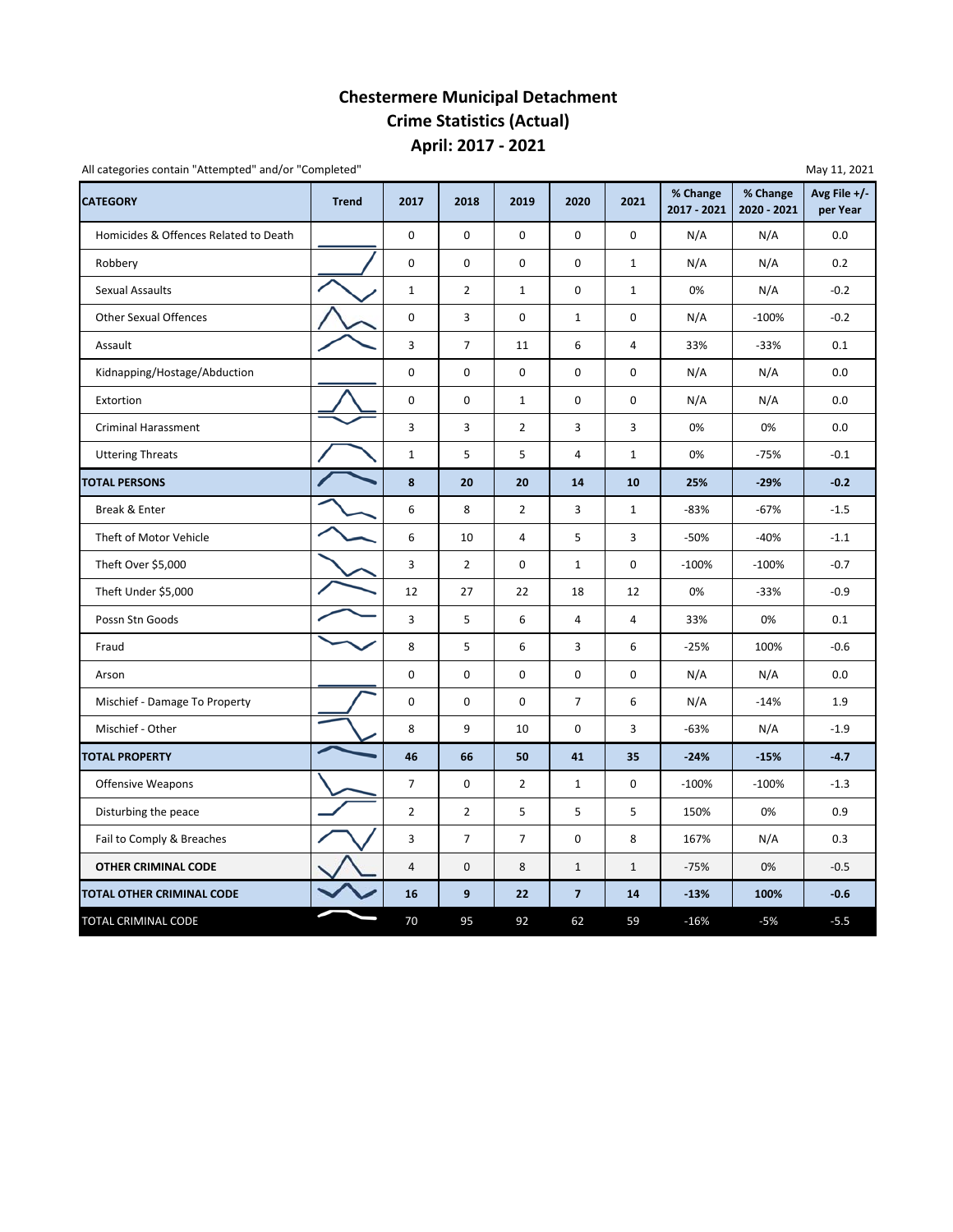### **April: 2017 ‐ 2021 Chestermere Municipal Detachment Crime Statistics (Actual)**

All categories contain "Attempted" and/or "Completed" and and a series are a series of the May 11, 2021 May 11, 2021

| <b>CATEGORY</b>                        | <b>Trend</b> | 2017           | 2018                    | 2019           | 2020           | 2021                    | % Change<br>2017 - 2021 | % Change<br>2020 - 2021 | Avg File +/-<br>per Year |
|----------------------------------------|--------------|----------------|-------------------------|----------------|----------------|-------------------------|-------------------------|-------------------------|--------------------------|
| Drug Enforcement - Production          |              | 0              | 0                       | 0              | 0              | 0                       | N/A                     | N/A                     | 0.0                      |
| Drug Enforcement - Possession          |              | 5              | 3                       | $\overline{2}$ | 0              | $\mathbf 1$             | $-80%$                  | N/A                     | $-1.1$                   |
| Drug Enforcement - Trafficking         |              | 0              | 0                       | 0              | 4              | 3                       | N/A                     | $-25%$                  | 1.0                      |
| Drug Enforcement - Other               |              | 0              | 0                       | 0              | 0              | 0                       | N/A                     | N/A                     | 0.0                      |
| <b>Total Drugs</b>                     |              | 5              | 3                       | $\overline{2}$ | 4              | $\overline{\mathbf{a}}$ | $-20%$                  | 0%                      | $-0.1$                   |
| Cannabis Enforcement                   |              | 0              | 0                       | $\mathbf{1}$   | 1              | 0                       | N/A                     | $-100%$                 | 0.1                      |
| Federal - General                      |              | $\mathbf{1}$   | 0                       | $\mathbf{1}$   | $\mathbf{1}$   | 0                       | $-100%$                 | $-100%$                 | $-0.1$                   |
| <b>TOTAL FEDERAL</b>                   |              | 6              | $\overline{\mathbf{3}}$ | 4              | 6              | 4                       | $-33%$                  | $-33%$                  | $-0.1$                   |
| Liquor Act                             |              | $\overline{2}$ | 4                       | 3              | $\overline{2}$ | 0                       | $-100%$                 | $-100%$                 | $-0.6$                   |
| Cannabis Act                           |              | 0              | 0                       | $\mathbf{1}$   | 0              | $\mathbf{1}$            | N/A                     | N/A                     | 0.2                      |
| Mental Health Act                      |              | 9              | 9                       | 16             | 6              | 9                       | 0%                      | 50%                     | $-0.3$                   |
| <b>Other Provincial Stats</b>          |              | 11             | 15                      | 16             | 17             | 15                      | 36%                     | $-12%$                  | 1.0                      |
| <b>Total Provincial Stats</b>          |              | 22             | 28                      | 36             | 25             | 25                      | 14%                     | 0%                      | 0.3                      |
| Municipal By-laws Traffic              |              | $\mathbf{1}$   | $\overline{2}$          | 20             | $\overline{2}$ | 4                       | 300%                    | 100%                    | 0.6                      |
| Municipal By-laws                      |              | 27             | 29                      | 23             | 27             | 15                      | $-44%$                  | $-44%$                  | $-2.6$                   |
| <b>Total Municipal</b>                 |              | 28             | 31                      | 43             | 29             | 19                      | $-32%$                  | $-34%$                  | $-2.0$                   |
| Fatals                                 |              | 0              | 0                       | 0              | 0              | $\mathbf{1}$            | N/A                     | N/A                     | 0.2                      |
| Injury MVC                             |              | $\overline{2}$ | 3                       | 3              | $\mathbf{1}$   | 0                       | $-100%$                 | $-100%$                 | $-0.6$                   |
| Property Damage MVC (Reportable)       |              | 21             | 22                      | 19             | 8              | 14                      | $-33%$                  | 75%                     | $-2.8$                   |
| Property Damage MVC (Non Reportable)   |              | 0              | 4                       | 0              | $1\,$          | $\overline{2}$          | N/A                     | 100%                    | 0.1                      |
| <b>TOTAL MVC</b>                       |              | 23             | 29                      | 22             | 10             | 17                      | $-26%$                  | 70%                     | $-3.1$                   |
| Roadside Suspension - Alcohol (Prov)   |              | 0              | 0                       | 0              | 0              | $\mathbf{1}$            | N/A                     | N/A                     | 0.2                      |
| Roadside Suspension - Drugs (Prov)     |              | 0              | 0                       | 0              | 0              | 0                       | N/A                     | N/A                     | 0.0                      |
| <b>Total Provincial Traffic</b>        |              | 76             | 427                     | 686            | 56             | 373                     | 391%                    | 566%                    | 22.3                     |
| <b>Other Traffic</b>                   |              | $\mathbf{0}$   | 3 <sup>1</sup>          | $\mathbf{1}$   | $\mathbf{1}$   | $\overline{2}$          | N/A                     | 100%                    | 0.2                      |
| <b>Criminal Code Traffic</b>           |              | 13             | 15                      | 6              | 8              | 5                       | $-62%$                  | $-38%$                  | $-2.3$                   |
| <b>Common Police Activities</b>        |              |                |                         |                |                |                         |                         |                         |                          |
| <b>False Alarms</b>                    |              | 22             | 31                      | 10             | 6              | $\overline{\mathbf{4}}$ | $-82%$                  | $-33%$                  | $-6.1$                   |
| False/Abandoned 911 Call and 911 Act   |              | 0              | $\mathbf{1}$            | $\mathbf{1}$   | $\mathbf{2}$   | $\mathbf{1}$            | N/A                     | -50%                    | 0.3                      |
| Suspicious Person/Vehicle/Property     |              | 15             | 16                      | 31             | 28             | 13                      | $-13%$                  | $-54%$                  | 0.8                      |
| <b>Persons Reported Missing</b>        |              | 5              | 3                       | 2              | $\mathbf{2}$   | $\mathbf{1}$            | -80%                    | -50%                    | $-0.9$                   |
| Search Warrants                        |              | $\mathbf 0$    | $\mathbf 0$             | $\mathbf 0$    | 0              | $\mathbf 0$             | N/A                     | N/A                     | 0.0                      |
| Spousal Abuse - Survey Code (Reported) |              | 13             | 12                      | 19             | 15             | 12                      | -8%                     | $-20%$                  | 0.1                      |
| Form 10 (MHA) (Reported)               |              | $\pmb{0}$      | $\mathbf 0$             | $\mathbf 0$    | $\mathbf{1}$   | $\overline{2}$          | N/A                     | 100%                    | 0.5                      |